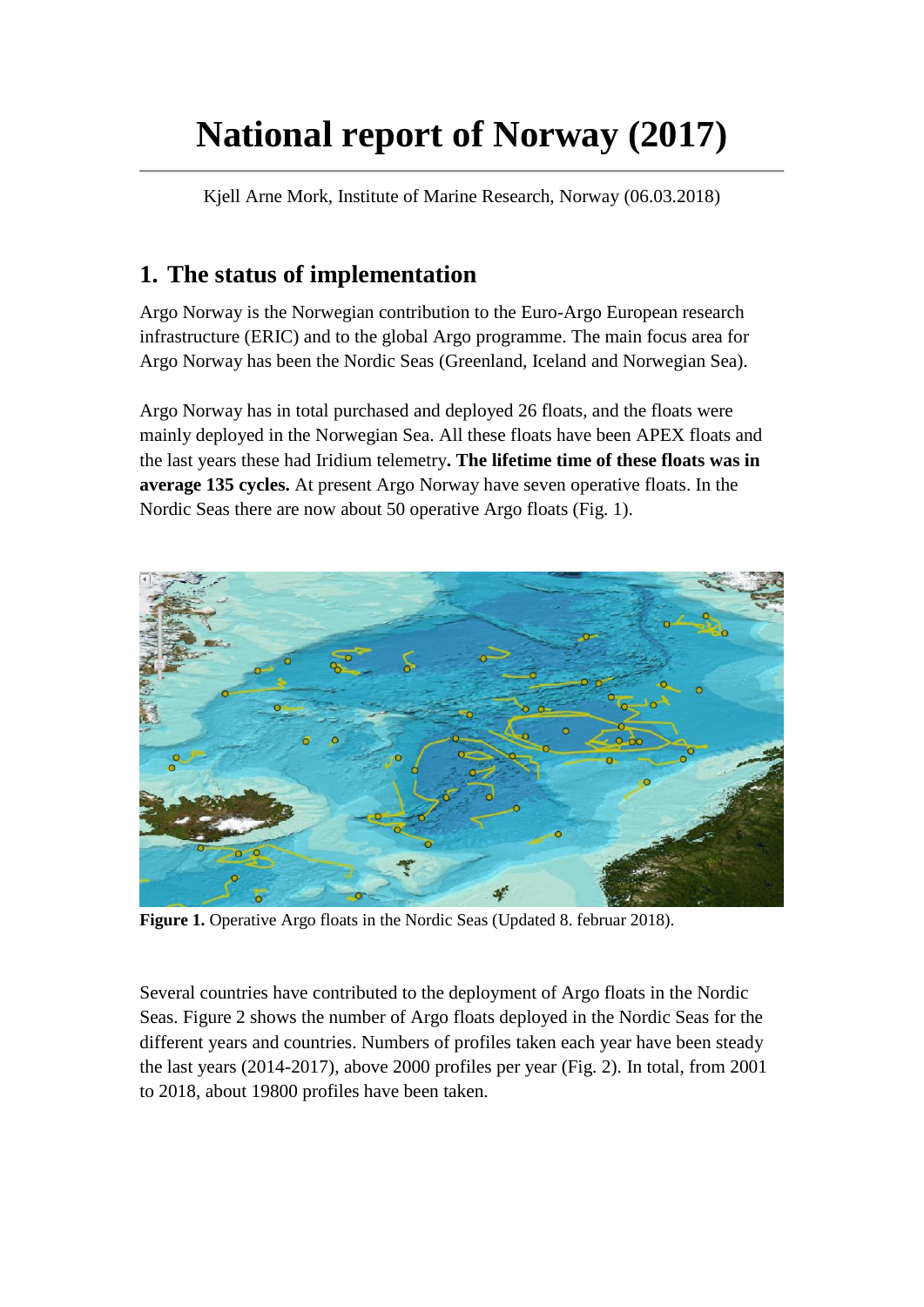

**Figure 2.** Top: Number of Argo floats deployed in the Nordic Seas per year and country. Bottom: Number of Argo profiles in the Nordic Seas (updated 8. February 2018).

#### **Delayed mode quality control**

Regarding the "Delayed mode" Argo Germany have done the delayed mode quality control for all floats in the Nordic Seas including our floats.

#### **2. Present level of and future prospects for national funding**

The funding has been a combination of self-financed (i.e. funded by Institute of Marine Research) and funding from the Norwegian Research Council (NRC, Ministry of Education and Research) during 2012-2015.

For 2018-2023 we have received funding from the NRC for a national Argo infrastructure project (NorArgo2). Within the project we will purchase and deploy approximately 13 floats per year which include core, bio, bgc and deep floats. The infrastructure will have approximately 36 person months per year.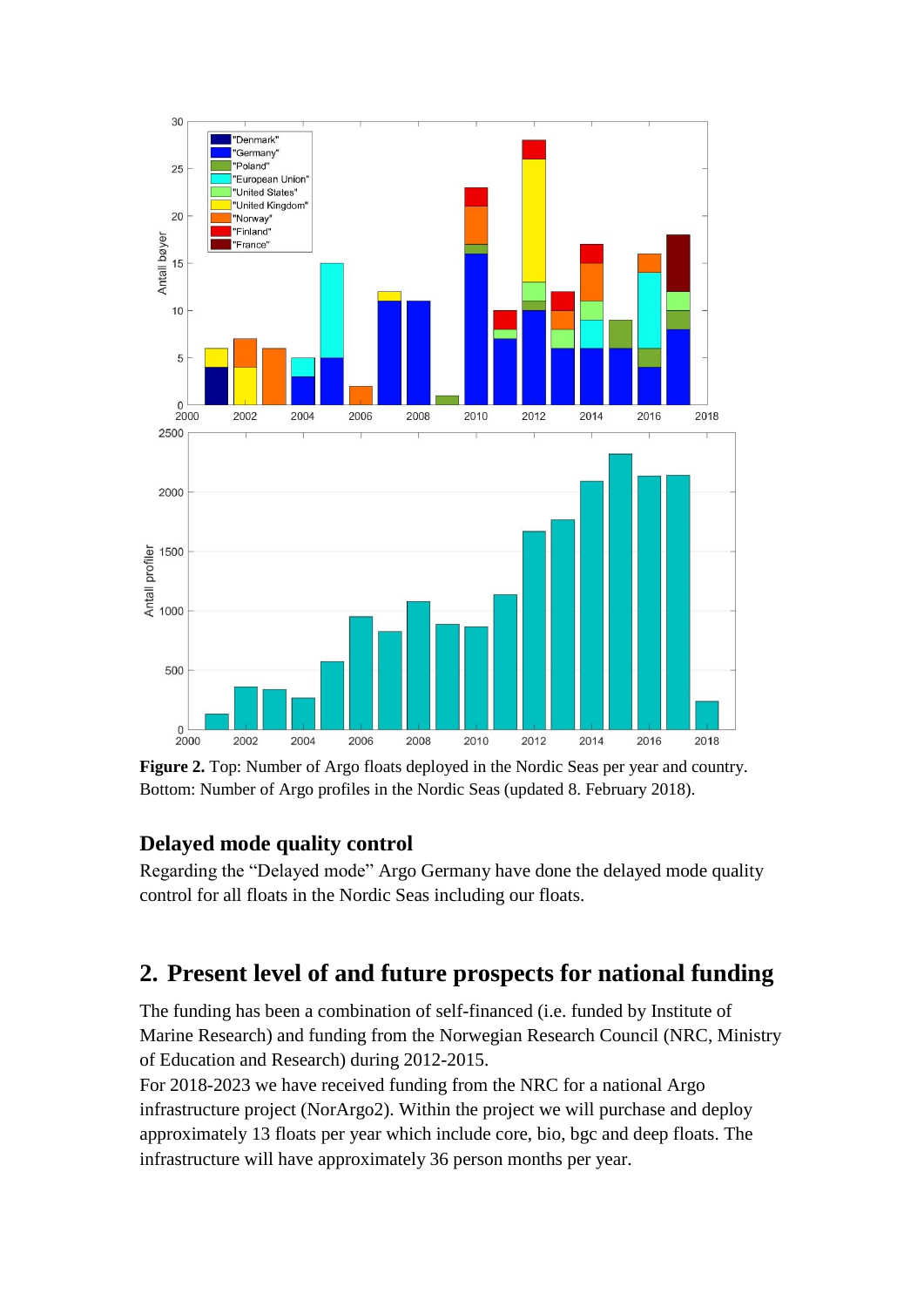#### **3. Summary of deployment plans**

In 2018 we plan to deploy 14 floats which include 6 core floats, 2 BGC-floats, 3 Deep floats, and 3 Bio floats (floats with some extra sensors). The floats will be deployed in the Nordic Seas and Arctic Ocean/Barents Sea.

In 2019 we plan to deploy 13 floats including 3 BGC floats, 2 Deep floats, and 3 bio floats. The floats will be deployed in the Nordic Seas and Arctic Ocean/Barents Sea.

For the years 2020-2022 the deployment plan will be (nearly) similar as in 2019.

## **4. Summary of national research and operational uses of Argo data**

Argo Norway focuses on both research topics and marine climate monitoring of the Nordic Seas. There is an increasing interest in using Argo data in Norway, and two climate centres are now using the data operationally in climate models. For instance, the operational TOPAZ4 modeling system assimilates Argo data into the ocean models to provide forecast product for the Nordic Seas and Arctic Ocean under the EUs Copernicus Marine Environment Monitoring Services (CMEMS, http://marine.copernicus.eu/).

The present scientific topics are mainly within the Nordic Seas (Norwegian, Iceland and Greenland Seas) and include:

- Studies of the deep ocean circulation in the Nordic Seas. These studies have so far brought new insights in the circulation of the Nordic Seas.
- Water mass changes and also in relation with biological activities. This topic is also one of the reasons that we have included bio sensors on the Argo floats.
- Studies that involve changes in the mixed layer.

#### **5. Issues we wish to be considered and resolved**

At the moment we have no suggestion.

#### **6. Improving the quality and quantity of CTD cruise data**

All ship CTD-data are sent to the ICES and EUs CMEMS.

#### **7. The Argo bibliography**